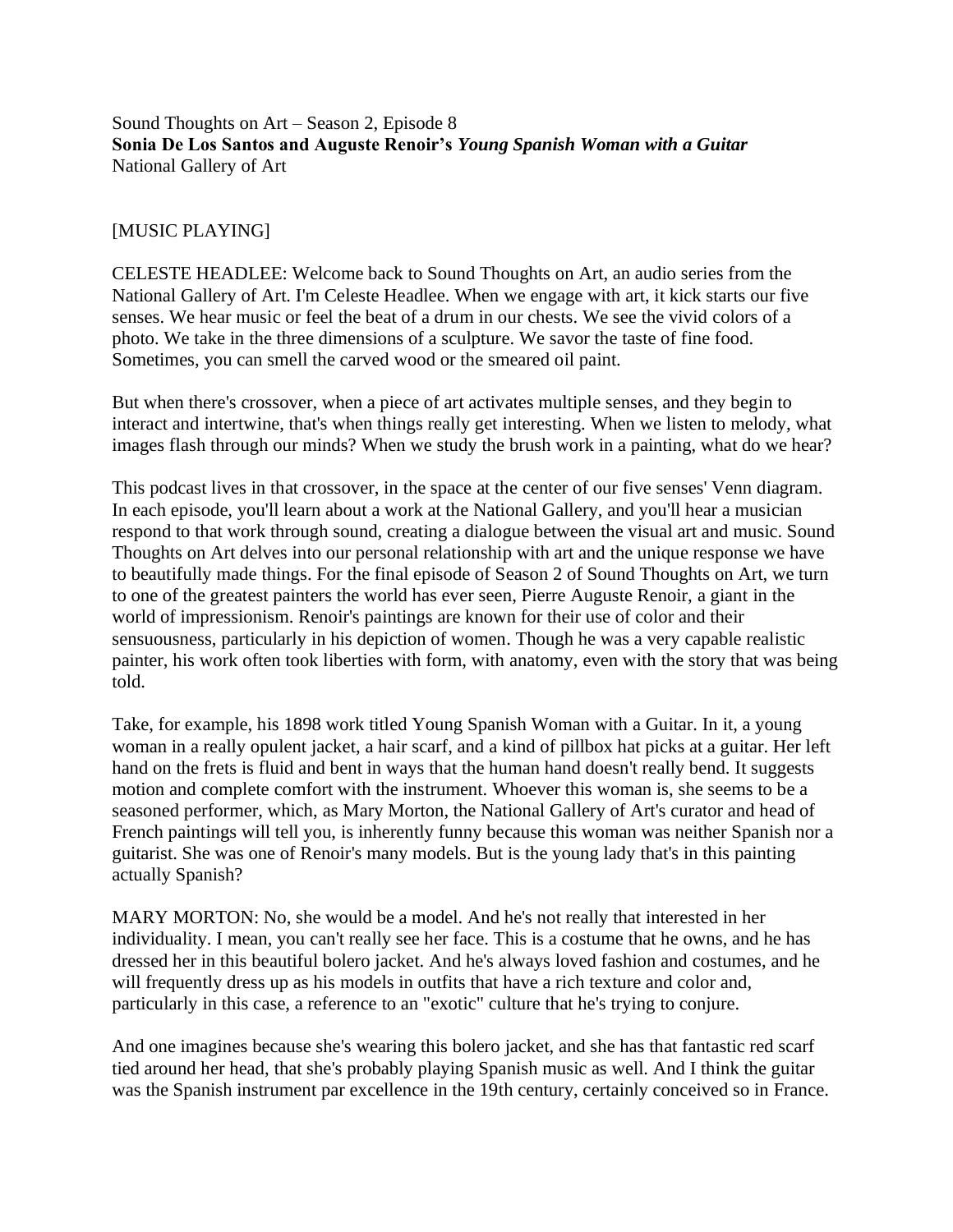I mean, I think Spanish guitarists were coming to the scene in Paris and playing for audiences. So there's an association between the guitar, guitar music, and Spain that he's also gesturing to here.

# [MUSIC PLAYING]

# [SINGING IN SPANISH]

CELESTE HEADLEE: But the amazing thing about visual art, like music, is the way its meaning changes depending on the person who views it. For singer- songwriter Sonia De Los Santos, it really doesn't matter how the painting got made. She sees herself in it, and that's enough.

Can I start by asking you what kind of a guitar this young woman is holding?

SONIA DE LOS SANTOS: That looks to me like a Spanish classical guitar, six-string guitar, nylon-string guitar probably. It's pretty common in Spain and in Europe in that time.

CELESTE HEADLEE: It's clear that you're drawn to this picture. What draws you in?

SONIA DE LOS SANTOS: Well, I guess I see a sense of awe in this woman, of discovery of this musical instrument, and I perhaps see a younger version of myself looking at a guitar when I first got a guitar as a gift from my godfather on my 13th birthday. And I was not looking for it, but I grew up singing, and I was singing all the time. And he showed up to my birthday party with a guitar and said, You sing, but one day you're going to accompany yourself on guitar. And that's exactly what happened, but it took quite a while to get there.

# [MUSIC PLAYING]

MARY MORTON: I would characterize his painterly career as one that is quite musical in the sense that he's really interested in color and touch and the kinds of pleasures, sensory pleasures, that you get from music can be had in a similar way from his paintings. So we're talking about harmony and counterpoint and tone. And in fact, the critical literature that builds up around Renoir's work and impressionism more broadly does start to use musical terminology to account for the kind of increasingly abstract nature of the pleasures to be had from impressionist painting. It's not so much about— well, it's not so much about the subject matter.

So for instance, in this case, this is a very charming subject, but I think the real power of this painting is about the color, the color of that incredible red against the black and then these greens and yellows, soft greens and yellows, sort of creating a kind of tonal backdrop to these very poignant notes. And so just the language that I'm using right now, it's a language that has been conjured to— I mean, how do you translate musical pleasures, musical sensations, into words?

You have to come up with a vocabulary, and it has been documented that in French art criticism in the 1870s and '80s, art critics started to use musical terminology to a degree then that they had not before to talk about paintings by Corot, particularly paintings by Monet, but also by Renoir. I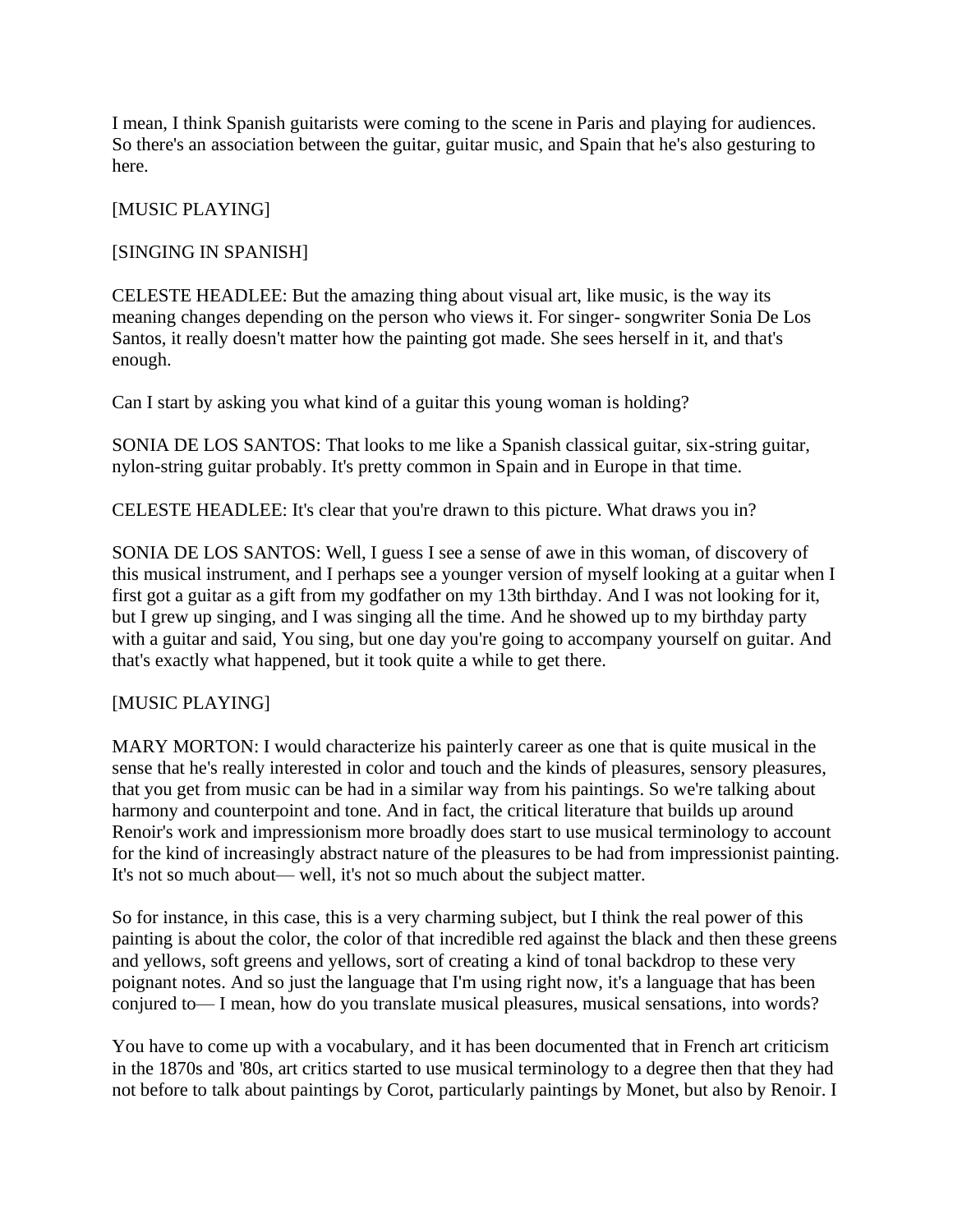mean, if you have a paintings movement that is increasingly about color effects, I think it makes a lot of sense to think about music and almost a kind of synesthetic pleasure to be had.

(SINGING) It's not only yours. I'm proud to say I love it.

CELESTE HEADLEE: So when you look at this painting, or if you can remember when you first looked at it, what music came to mind?

SONIA DE LOS SANTOS: More Spanish. I don't know if flamenco, but more like a style of music that I don't really know exactly how to play, but I know I have influences of that because I'm a mix of obviously Spanish and an Indigenous and who knows what else. We're all very mixed in the region where I'm from in my family in Mexico.

And also just growing up, we used to listen to songs from this time too and from songs from Spain and the United States and Mexico and everywhere.

CELESTE HEADLEE: Tell me about the music that you chose to accompany, to respond, to this picture.

SONIA DE LOS SANTOS: I wrote a song called "Sueña," and that means dream. And it just broadly talks about following dreams. Everyone has a dream. And when I see this young woman, I wonder if she had a dream of continuing to play this guitar or follow her dream somewhere else or maybe she was going to migrate to another country, which was ultimately my case. So this is a song that's very, very close to my heart, and it's called "Sueña."

CELESTE HEADLEE: And what are the sounds of this song?

SONIA DE LOS SANTOS: Well, let me get my guitar, and I'll show you a little bit. What I'm holding now, it's a six-string guitar. And this guitar is actually from Mexico, but it looks very similar to what she has in the painting.

[MUSIC PLAYING] [SINGING IN SPANISH]

CELESTE HEADLEE: That is so lovely. Can you tell me a little bit about what the lyrics mean?

SONIA DE LOS SANTOS: Thank you. Yes. It says we all have dreams we want to accomplish. Doesn't matter where you are from, know that you can make them come true. Don't let others discourage you and make you stop halfway there. Just keep walking, and one day, they will come. That's generally what the song is about.

CELESTE HEADLEE: Was it common for impressionist paintings of that time to take on Spanish subjects?

MARY MORTON: Well, yeah. I mean, impressionism as a proper movement is over— the last exhibition was 10 years earlier. But yes, there was a real Hispanomania, Hispanophilia, that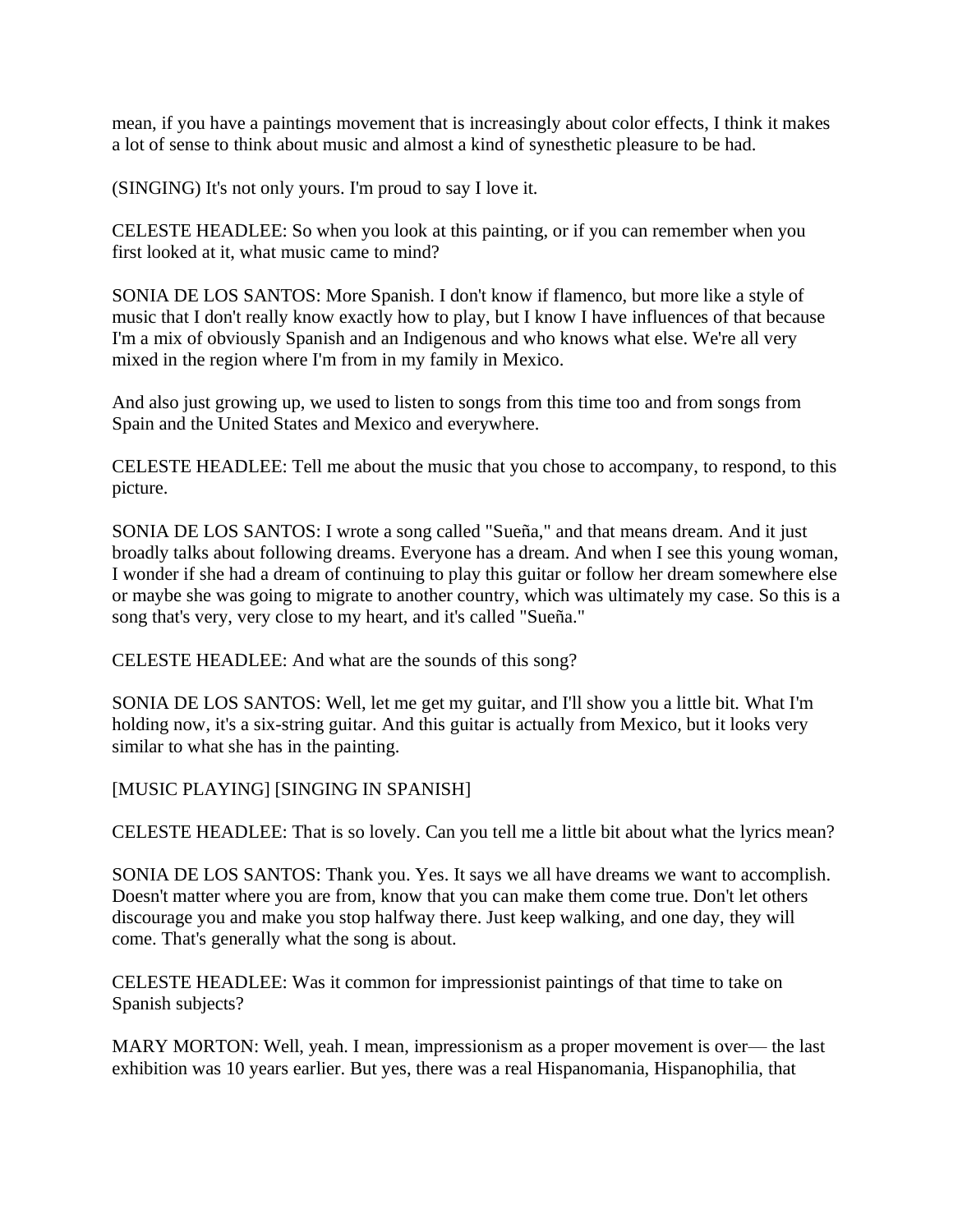starts in the Second Empire. The empress of the second empire, Napoleon III's wife, was Spanish, and so the French had long been enamored of infatuated with Spanish culture.

In the 1860s, Manet makes Spanish subjects very much kind of avant-garde thematics. He paints— everybody's really excited about bullfights and Spanish music. And it's thought— I mean, you have to think about Paris in the late 19th century, which Paris actually for all of its reputation for being the city of light, a good part of the year, the sun sets early. And it's a very rainy city, very urban, dense.

And so I think there was a kind of fantasy about Spain as a land of sunshine and sensuality and colorful costumes and music. And so I think Renoir's kind of playing into that sort of mythology about Spain. I mean, it's not entirely mythical. Those things are accurate. Spain is much more complicated than that, but this is the theme that runs through French painting in the 19th century, a real sort of— it's fantasy, fantasy about a kind of "exotic" other that is Spain. And I think, I mean, I would qualify this as almost an orientalist picture, and, of course, Renoir participated in that movement with a vengeance.

CELESTE HEADLEE: For our listeners for whom the word orientalist may seem unfamiliar, can you explain what that means?

MARY MORTON: Yeah, it's a term that art historians and historians use to describe cultural movement that went hand-in-hand with fantasizing about the lands that France was colonizing. And there's— well, we're not going to get into this with this picture, but there's this insidious way in which orientalism aids and abets imperial power. But this is way too much for this podcast, especially since we're talking about Spain. So I think maybe we sidestep the whole—

CELESTE HEADLEE: Itself a colonial power.

MARY MORTON: Yes, exactly. Yeah, yeah. I mean, one of the things that I think is really interesting about this picture, Renoir doesn't paint young women with guitars very often. There's a handful. But he's very well known for painting young women with pianos, young women at the piano.

And Renoir himself did love music. He was a melomane. He went to concerts. There is a wonderful portrait that he does of Wagner, for instance, the German composer. He was a very talented singer himself as a young man.

SONIA DE LOS SANTOS: (SINGING) My dear old Mexico. This land is also mine. It's not only yours. I'm proud to say, I love it—

CELESTE HEADLEE: How has it been for you as a performer during this really kind of volatile time where people who are not just Latino or Hispanic, but from Mexico specifically, have to endure a lot of stereotypes and prejudice? How has that been?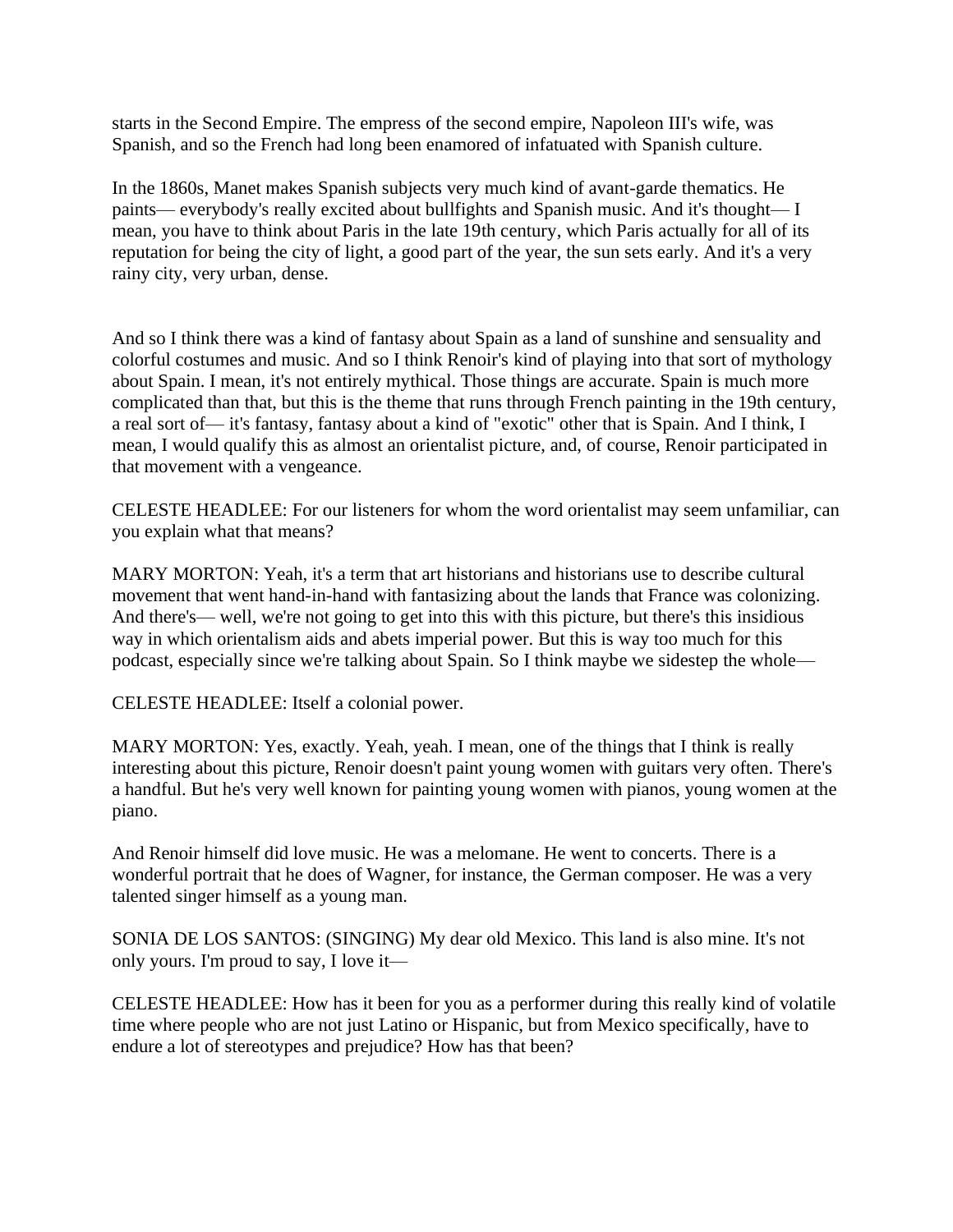SONIA DE LOS SANTOS: It's been a roller coaster, really. I've been really lucky that to have found incredible people here in the US that have seen something in me and have given me an honest and generous chance to do what I like to do. But that's not always the case where we go. That's unfortunately not every door is open with that smile that we want to see in other people's faces.

But it's one day at a time. I try to keep positive and try to spread a message of inclusion, of avoiding just horrible stereotypes, and being supportive also of migration as a fundamental human right. And I know I'm speaking as an immigrant here myself, but I do believe in that, and I try to capture that also in the messages in our songs.

CELESTE HEADLEE: Is there a part of you that feels the music can communicate on that deeper level?

SONIA DE LOS SANTOS: I sure hope so. I do. I give it a lot of thoughts to the messages and songs and what the music also does not lyrically, but just the music itself and the melodies and what they evoke.

And sometimes hearing a melody and a violin, to me, that sounds like home and sounds like Mexico. It's all I need. It's a beautiful thing that it can really take you somewhere else and lift your spirits.

So I do hope that this message does translate musically even if people who are listening to our songs and doesn't necessarily speak the language. But there's something in the music and in the spirit of the music and how it's performed and how people are on stage smiling at each other, reminding each other that we could be friends, for example. I hope that reads the way I intended it to be.

CELESTE HEADLEE: Which— we're connecting this art form of music which is absorbed through the ears to this art form of painting that is absorbed entirely through the eyes. What's the connection between visual art and musical art?

SONIA DE LOS SANTOS: I love visual art. I think about how things look too, how I present just like a cover of an album, for example, which seems very obvious. But a lot of people don't put a lot of effort in that, and I think it communicates so much. And it can bridge many different meanings, just like an image is— it opens a whole other part for the imagination. And just like me looking at this painting and figuring out how would it sound, I think people who look at an album cover or look at a photograph of me performing, or anybody else in that case, would wonder, how does that sound like? How do I imagine it sounds like?

# [SINGING IN SPANISH]

CELESTE HEADLEE: Thanks once again to Sonia De Los Santos for joining us. You can learn more about her and Renoir at the National Gallery of Art's website, nga.gov/podcast. Sound Thoughts on Art will enjoy a break over the summer, but we'll have more details on what's next soon.